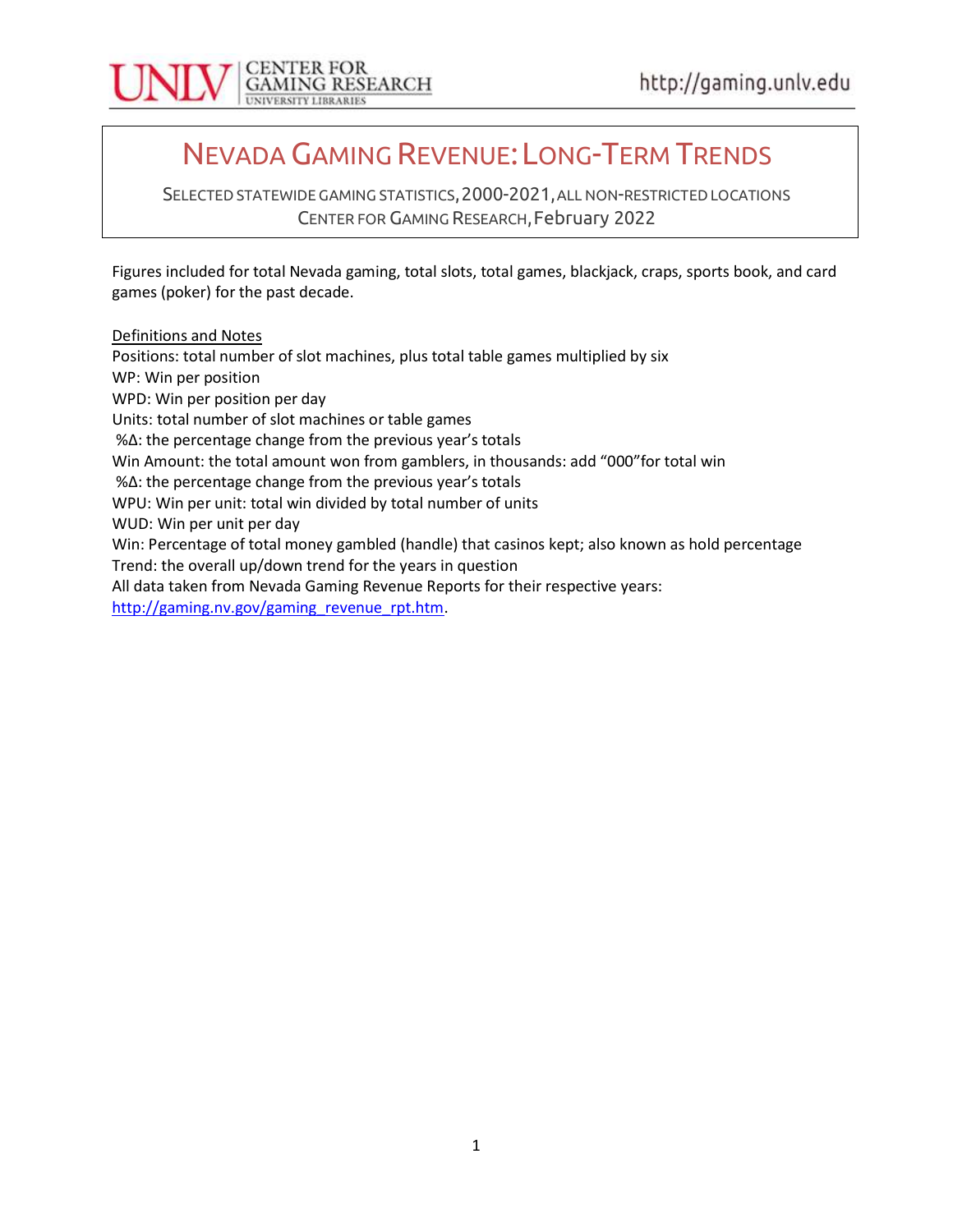

# **CENTER FOR<br>GAMING RESEARCH**<br>UNIVERSITY LIBRARIES

# Total Nevada Gaming

| Year  | Positions | %Δ        | Win Amount | $\%\Delta$ | <b>WPP</b> | <b>WPD</b> | Win % |
|-------|-----------|-----------|------------|------------|------------|------------|-------|
| 2000  | 230,188   | n/a       | 9,602,586  | 6.41%      | 41,716.28  | 113.98     | 6.76  |
| 2001  | 233,091   | 1.26%     | 9,468,599  | $-1.40%$   | 40,621.90  | 111.29     | 6.83  |
| 2002  | 221,476   | $-4.98%$  | 9,447,660  | $-0.22%$   | 42,657.71  | 116.87     | 6.95  |
| 2003  | 219,066   | $-1.09%$  | 9,625,304  | 1.88%      | 43,937.92  | 120.38     | 6.04  |
| 2004  | 213,486   | $-2.55%$  | 10,562,247 | 9.73%      | 49,475.13  | 135.18     | 6.90  |
| 2005  | 212,872   | $-0.29%$  | 11,649,040 | 10.29%     | 54,723.21  | 149.93     | 7.19  |
| 2006  | 212,600   | $-0.13%$  | 12,622,044 | 8.35%      | 59,369.92  | 162.66     | 7.41  |
| 2007  | 209,483   | $-1.47\%$ | 12,849,137 | 1.80%      | 61,337.37  | 168.05     | 7.49  |
| 2008  | 206,097   | $-1.62%$  | 11,599,124 | $-9.73%$   | 56,279.93  | 153.77     | 7.49  |
| 2009  | 203,514   | $-1.25%$  | 10,392,675 | $-10.40%$  | 51,066.14  | 139.91     | 7.37  |
| 2010  | 200,122   | $-1.67%$  | 10,404,731 | 0.12%      | 51,991.94  | 142.44     | 7.56  |
| 2011  | 197,097   | $-1.51%$  | 10,700,994 | 2.83%      | 54,293.03  | 148.75     | 7.72  |
| 2012  | 192,017   | $-2.58%$  | 10,860,715 | 2.83%      | 56,561.22  | 154.54     | 7.74  |
| 2013  | 188,656   | $-1.75%$  | 11,142,915 | 2.59%      | 59,064.73  | 161.82     | 8.08  |
| 2014  | 185,729   | $-1.55\%$ | 11,018,688 | $-1.11%$   | 59,326.70  | 162.54     | 7.97  |
| 2015  | 185,526   | $-0.11%$  | 11,114,081 | 0.87%      | 59,905.79  | 164.13     | 8.03  |
| 2016  | 179,227   | $-3.40\%$ | 11,257,147 | 1.29%      | 62,809.44  | 171.61     | 9.92  |
| 2017  | 176,911   | $-1.29%$  | 11,571,114 | 2.79%      | 65,406.41  | 179.20     | 8.24  |
| 2018  | 175,179   | $-0.98%$  | 11,917,370 | 2.99%      | 68,029.67  | 186.38     | 8.29  |
| 2019  | 173,819   | $-0.78%$  | 12,031,501 | 0.96%      | 69,218.56  | 189.64     | 8.32  |
| 2020  | 122,181   | $-29.71%$ | 7,873,313  | $-34.56%$  | 64,439.75  | 176.06     | 8.06  |
| 2021  | 147,800   | 20.97%    | 13,429,949 | 70.58%     | 90,865.69  | 248.95     | 8.37  |
| Trend | $-82,388$ | $-35.79%$ | 3,827,363  | 39.86%     | 49,149.41  | 134.97     | 1.61  |

2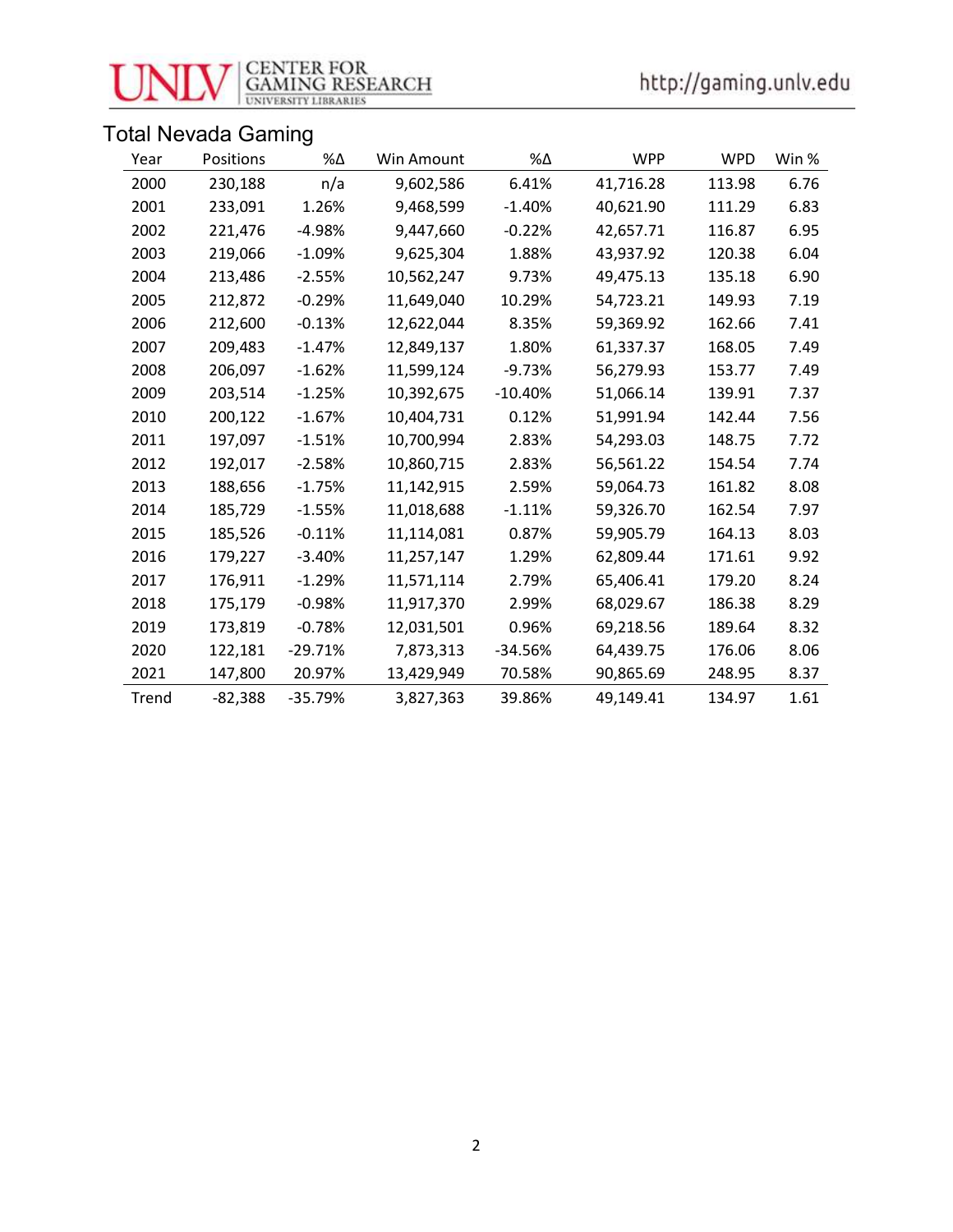

### Slot Machines

| Year  | Units     | $\%$ $\Delta$ | Win Amount | $\%$ $\Delta$ | WPU       | <b>WUD</b> | Win % |
|-------|-----------|---------------|------------|---------------|-----------|------------|-------|
| 2000  | 192,844   | n/a           | 6,191,018  | 7.00%         | 32,103.76 | 87.72      | 5.23  |
| 2001  | 195,999   | 1.64%         | 6,198,699  | 0.12%         | 31,626.18 | 86.65      | 5.33  |
| 2002  | 186,430   | $-4.88%$      | 6,273,531  | 1.21%         | 33,650.87 | 92.19      | 5.44  |
| 2003  | 184,266   | $-1.16%$      | 6,476,859  | 3.24%         | 35,149.51 | 96.30      | 5.50  |
| 2004  | 178,980   | $-2.87%$      | 7,098,524  | 9.60%         | 39,660.99 | 108.36     | 5.72  |
| 2005  | 177,886   | $-0.61%$      | 7,767,528  | 9.42%         | 43,665.76 | 119.63     | 5.84  |
| 2006  | 177,356   | $-0.30%$      | 8,306,103  | 6.93%         | 46,832.94 | 128.31     | 6.02  |
| 2007  | 174,677   | $-1.51%$      | 8,450,908  | 1.74%         | 48,380.20 | 132.55     | 6.12  |
| 2008  | 171,693   | $-1.71%$      | 7,736,005  | $-8.46%$      | 45,057.20 | 123.11     | 6.16  |
| 2009  | 169,872   | $-1.06%$      | 6,823,039  | $-11.80%$     | 40,165.77 | 110.04     | 6.10  |
| 2010  | 167,008   | $-1.69%$      | 6,636,753  | $-2.73%$      | 39,739.13 | 108.87     | 6.19  |
| 2011  | 164,343   | $-1.60%$      | 6,737,712  | 1.52%         | 40,997.86 | 112.32     | 6.26  |
| 2012  | 159,845   | $-2.74%$      | 6,783,035  | 0.67%         | 42,435.08 | 115.94     | 6.34  |
| 2013  | 156,766   | $-1.93%$      | 6,753,755  | $-0.43%$      | 43,081.76 | 118.03     | 6.42  |
| 2014  | 153,491   | $-2.09%$      | 6,746,835  | $-0.10%$      | 43,955.90 | 120.43     | 6.40  |
| 2015  | 149,364   | $-2.69%$      | 7,003,484  | 3.80%         | 46,888.70 | 128.46     | 6.57  |
| 2016  | 145,813   | $-2.38%$      | 7,163,156  | 2.28%         | 49,125.63 | 134.22     | 6.65  |
| 2017  | 142,309   | $-2.40%$      | 7,431,841  | 3.75%         | 52,223.27 | 143.08     | 6.74  |
| 2018  | 141,051   | $-0.88%$      | 7,712,891  | 3.78%         | 54,681.58 | 149.81     | 6.85  |
| 2019  | 140,549   | $-0.36%$      | 7,934,710  | 2.88%         | 56,455.12 | 154.67     | 6.90  |
| 2020  | 99,021    | $-29.55%$     | 5,416,294  | $-31.74%$     | 54,698.44 | 149.45     | 6.89  |
| 2021  | 118,952   | 20.13%        | 9,235,930  | 70.52%        | 77,644.18 | 212.72     | 7.14  |
| Trend | $-73,892$ | $-38.32%$     | 3,044,912  | 49.18%        | 45,540.42 | 125.00     | 1.91  |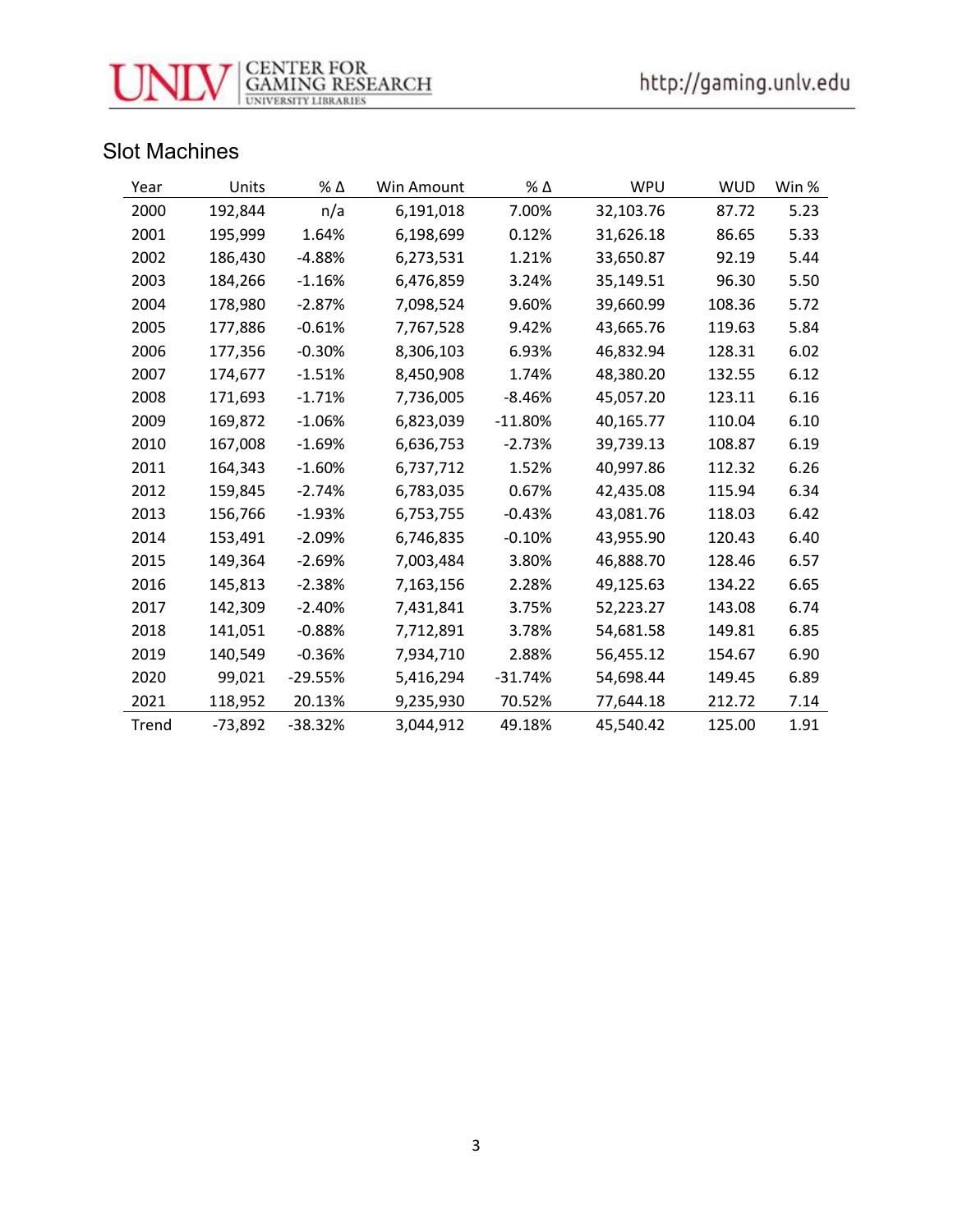

#### Table Games

| Year  | Units    | $\% \Delta$ | Win Amount | %Δ        | WPU        | <b>WUD</b> | Win %   |
|-------|----------|-------------|------------|-----------|------------|------------|---------|
| 2000  | 6,224    | n/a         | 3,348,503  | 5.46%     | 537,998.55 | 1,469.94   | 14.18   |
| 2001  | 6,182    | $-0.67%$    | 3,210,226  | $-4.13%$  | 519,285.99 | 1,422.70   | 14.49   |
| 2002  | 5,841    | $-5.52%$    | 3,116,339  | $-2.92%$  | 533,528.33 | 1,461.72   | 15.12   |
| 2003  | 5,800    | $-0.70%$    | 3,080,169  | $-1.16%$  | 531,063.62 | 1,454.97   | 14.80   |
| 2004  | 5,751    | $-0.84%$    | 3,364,861  | 9.24%     | 585,091.46 | 1,598.61   | 13.41   |
| 2005  | 5,831    | 1.39%       | 3,741,287  | 11.19%    | 641,620.13 | 1,757.86   | 12.92   |
| 2006  | 5,874    | 0.74%       | 4,155,012  | 11.06%    | 707,356.49 | 1,937.96   | 13.07   |
| 2007  | 5,801    | $-1.24%$    | 4,230,254  | 1.81%     | 729,228.41 | 1,997.89   | 13.44   |
| 2008  | 5,734    | $-1.15%$    | 3,707,372  | $-12.36%$ | 646,559.47 | 1,766.56   | 12.51   |
| 2009  | 5,607    | $-2.21%$    | 3,424,055  | $-7.64%$  | 610,675.05 | 1,673.08   | 12.04   |
| 2010  | 5,519    | $-1.57%$    | 3,632,777  | 6.10%     | 658,231.02 | 1,803.37   | 11.70   |
| 2011  | 5,459    | $-1.09%$    | 3,831,405  | 5.47%     | 701,851.07 | 1,922.88   | 12.27   |
| 2012  | 5,362    | $-1.78%$    | 3,954,427  | 3.21%     | 737,491.05 | 2,015.00   | 12.18   |
| 2013  | 5,315    | $-0.88%$    | 4,265,270  | 7.86%     | 802,496.71 | 2,198.62   | 13.04   |
| 2014  | 5,373    | 1.09%       | 4,151,949  | $-2.66%$  | 772,743.16 | 2,117.10   | 12.62   |
| 2015  | 5,346    | $-0.50%$    | 3,992,574  | $-3.84%$  | 746,833.89 | 2,046.12   | 12.94   |
| 2016  | 5,569    | 4.17%       | 3,976,238  | $-0.41%$  | 713,994.97 | 1,950.81   | 13.82   |
| 2017  | 5,767    | 3.56%       | 4,139,272  | 4.10%     | 717,751.34 | 1,966.44   | 13.76   |
| 2018  | 5,688    | $-1.37%$    | 4,204,479  | 1.58%     | 739,184.07 | 2,025.16   | 13.46   |
| 2019  | 5,545    | $-2.51%$    | 4,096,791  | $-2.56%$  | 738,826.15 | 2,024.18   | 13.84   |
| 2020  | 3,860    | $-30.39%$   | 2,457,020  | $-40.03%$ | 636,533.68 | 1,739.16   | 12.87   |
| 2021  | 4,808    | 24.56%      | 4,194,020  | 70.70%    | 872,300.33 | 2,389.86   | 13.52   |
| Trend | $-1,416$ | $-22.75%$   | 845,517    | 25.25%    | 334,302    | 919.92     | $-0.66$ |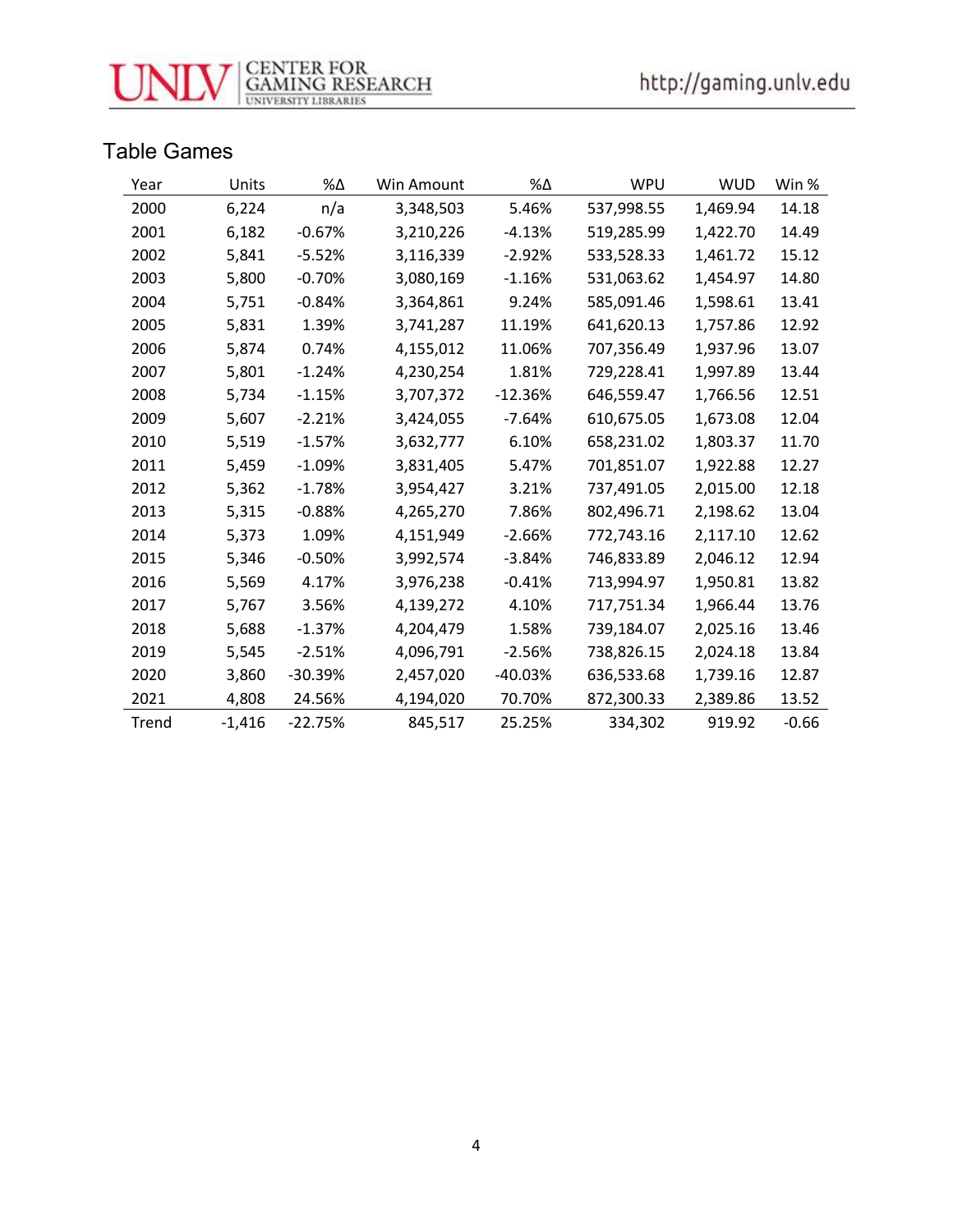

## Table Games Breakdown

# Twenty-One (Blackjack)

| Year  | Units    | %Δ        | Win Amount | %Δ        | WPU        | <b>WUD</b> | Win % |
|-------|----------|-----------|------------|-----------|------------|------------|-------|
| 2000  | 3,682    | n/a       | 1,174,404  | 3.13%     | 318,958.17 | 871.47     | 12.56 |
| 2001  | 3,605    | $-2.09%$  | 1,155,470  | $-1.61%$  | 320,518.72 | 878.13     | 12.92 |
| 2002  | 3,425    | $-4.99%$  | 1,102,631  | $-4.57%$  | 321,936.06 | 882.02     | 13.01 |
| 2003  | 3,349    | $-2.22%$  | 1,118,207  | 1.41%     | 333,892.80 | 914.77     | 12.91 |
| 2004  | 3,260    | $-2.66%$  | 1,195,237  | 6.89%     | 366,637.12 | 1001.74    | 12.31 |
| 2005  | 3,273    | 0.40%     | 1,243,859  | 4.07%     | 380,036.36 | 1041.20    | 11.73 |
| 2006  | 3,211    | $-1.89%$  | 1,382,003  | 11.11%    | 430,396.45 | 1179.17    | 12.28 |
| 2007  | 3,136    | $-2.34%$  | 1,420,549  | 2.79%     | 452,981.19 | 1241.04    | 12.40 |
| 2008  | 3,044    | $-2.93%$  | 1,254,991  | $-11.65%$ | 412,283.51 | 1126.46    | 11.58 |
| 2009  | 2,927    | $-3.84%$  | 1,008,525  | $-19.64%$ | 344,559.28 | 944.00     | 11.31 |
| 2010  | 2,867    | $-2.05%$  | 975,665    | $-3.26%$  | 340,308.69 | 932.35     | 10.68 |
| 2011  | 2,801    | $-2.30%$  | 1,044,114  | 7.02%     | 372,764.73 | 1021.27    | 11.41 |
| 2012  | 2,739    | $-2.21%$  | 995,472    | $-4.66%$  | 363,443.59 | 993.02     | 10.37 |
| 2013  | 2,704    | $-1.28%$  | 1,093,761  | 9.87%     | 404,497.41 | 1108.21    | 11.98 |
| 2014  | 2,726    | 0.81%     | 1,066,382  | $-2.50%$  | 391,189.29 | 1071.75    | 12.01 |
| 2015  | 2,672    | $-1.98%$  | 1,097,836  | 2.95%     | 410,866.77 | 1125.66    | 12.16 |
| 2016  | 2,617    | $-2.06%$  | 1,144,719  | 4.27%     | 437,416.51 | 1195.13    | 13.40 |
| 2017  | 2,539    | $-2.98%$  | 1,207,019  | 5.44%     | 475,391.49 | 1,302.44   | 14.81 |
| 2018  | 2,480    | $-2.32%$  | 1,146,303  | $-5.03%$  | 462,218.95 | 1,266.35   | 13.70 |
| 2019  | 2,395    | $-3.43%$  | 1,112,604  | $-2.94%$  | 464,552.82 | 1,272.75   | 14.12 |
| 2020  | 1,639    | $-31.57%$ | 643,013    | $-42.21%$ | 392,320.32 | 1,071.91   | 14.01 |
| 2021  | 1,957    | 19.40%    | 1,130,529  | 75.82%    | 577,684.72 | 1,582.70   | 14.14 |
| Trend | $-1,725$ | -46.85%   | $-43,875$  | $-3.74%$  | 258,726.55 | 711.23     | 1.58  |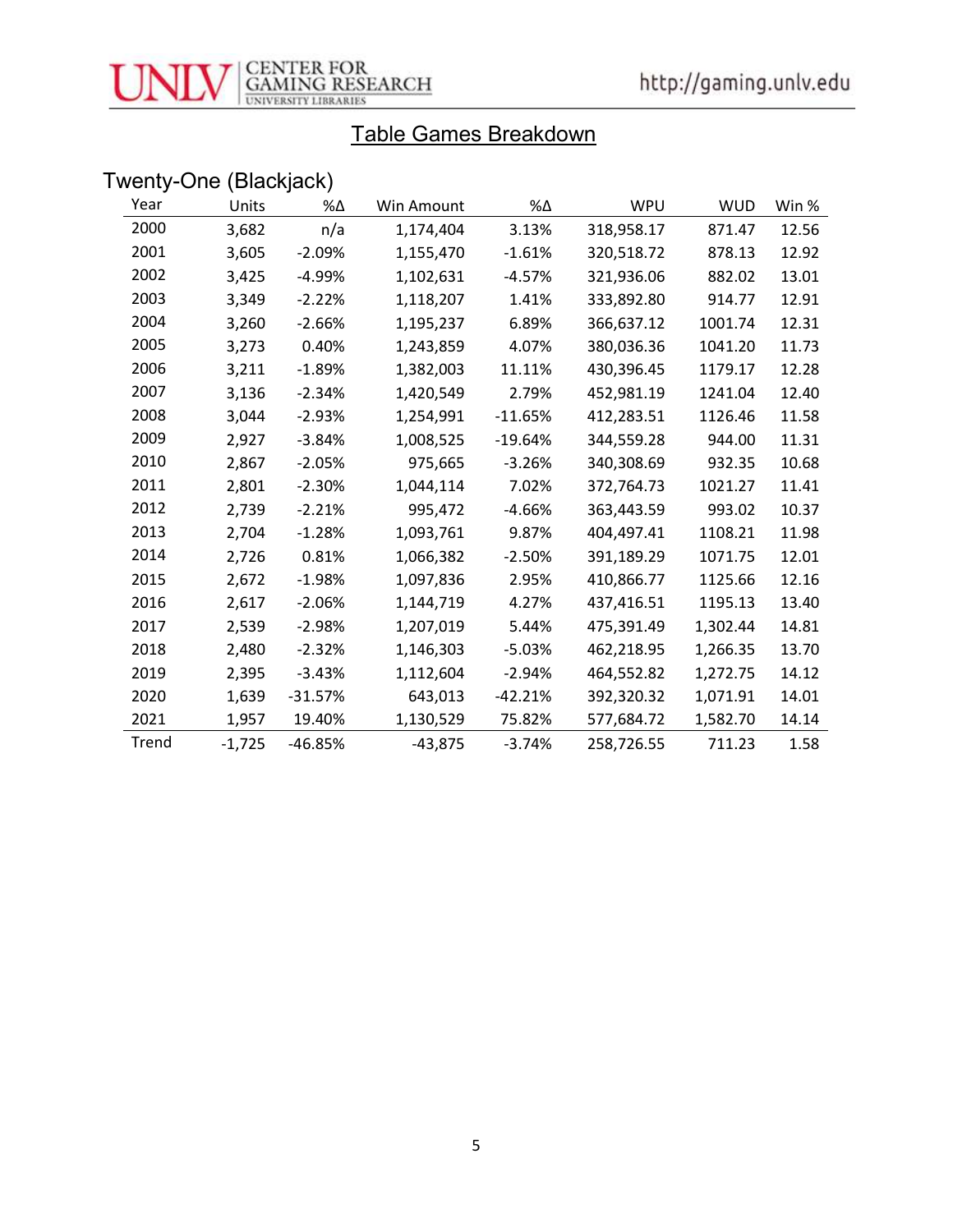

| <b>Baccarat</b> |       |            |            |           |                 |             |         |
|-----------------|-------|------------|------------|-----------|-----------------|-------------|---------|
| Year            | Units | $% \Delta$ | Win Amount | %Δ        | <b>WPU</b>      | <b>WUD</b>  | Win %   |
| 2000            | 105   | n/a        | 541,566    | $-2.32%$  | 5,157,771.43    | 14,092.27   | 18.35   |
| 2001            | 108   | 2.86%      | 441,363    | $-18.50%$ | 4,086,694.44    | 11,196.42   | 17.77   |
| 2002            | 96    | $-11.11%$  | 419,661    | $-4.92%$  | 4,371,468.75    | 11,976.63   | 21.92   |
| 2003            | 90    | $-6.25%$   | 365,861    | $-12.82%$ | 4,065,122.22    | 11,137.32   | 19.62   |
| 2004            | 104   | 15.56%     | 497,208    | 35.90%    | 4,780,846.15    | 13,062.42   | 12.10   |
| 2005            | 118   | 13.46%     | 665,548    | 33.86%    | 5,640,237.29    | 15,452.70   | 11.24   |
| 2006            | 143   | 21.19%     | 835,814    | 25.58%    | 5,844,853.15    | 16,013.30   | 11.01   |
| 2007            | 162   | 13.29%     | 907,951    | 8.63%     | 5,604,635.80    | 15,355.17   | 12.74   |
| 2008            | 194   | 19.75%     | 772,600    | $-14.91%$ | 3,982,474.23    | 10,881.08   | 10.70   |
| 2009            | 220   | 13.40%     | 978,300    | 26.62%    | 4,446,818.18    | 12,183.06   | 11.30   |
| 2010            | 254   | 15.45%     | 1,187,876  | 21.42%    | 4,676,677.17    | 12,812.81   | 11.03   |
| 2011            | 259   | 1.97%      | 1,262,087  | 6.25%     | 4,872,922.78    | 13,350.47   | 12.48   |
| 2012            | 278   | 7.34%      | 1,374,919  | 8.94%     | 4,945,751.80    | 13,512.98   | 12.14   |
| 2013            | 302   | 8.63%      | 1,597,443  | 16.18%    | 5,289,546.36    | 14,491.91   | 13.51   |
| 2014            | 327   | 8.28%      | 1,504,634  | $-5.81%$  | 4,601,327.22    | 12,606.38   | 12.48   |
| 2015            | 331   | 1.22%      | 1,290,169  | $-14.25%$ | 3,897,791.54    | 10,678.88   | 12.60   |
| 2016            | 339   | 2.42%      | 1,222,203  | $-5.27%$  | 3,605,318.58    | 9,850.60    | 14.33   |
| 2017            | 371   | 9.44%      | 1,153,531  | $-5.62%$  | 3,109,247.98    | 8,518.49    | 12.70   |
| 2018            | 363   | $-2.16%$   | 1,208,165  | 4.74%     | 3,328,278.24    | 9,118.57    | 12.35   |
| 2019            | 361   | $-0.55%$   | 1,051,191  | $-12.99%$ | 2,911,886.43    | 7,977.77    | 12.93   |
| 2020            | 280   | $-22.44%$  | 604,288    | $-42.51%$ | 2,158,171.43    | 5,896.64    | 11.29   |
| 2021            | 370   | 32.14%     | 939,142    | 55.41%    | 2,538,221.62    | 6,954.03    | 14.10   |
| Trend           | 265   | 252.38%    | 397,576    | 73.41%    | $-2,619,549.81$ | $-7,138.24$ | $-4.25$ |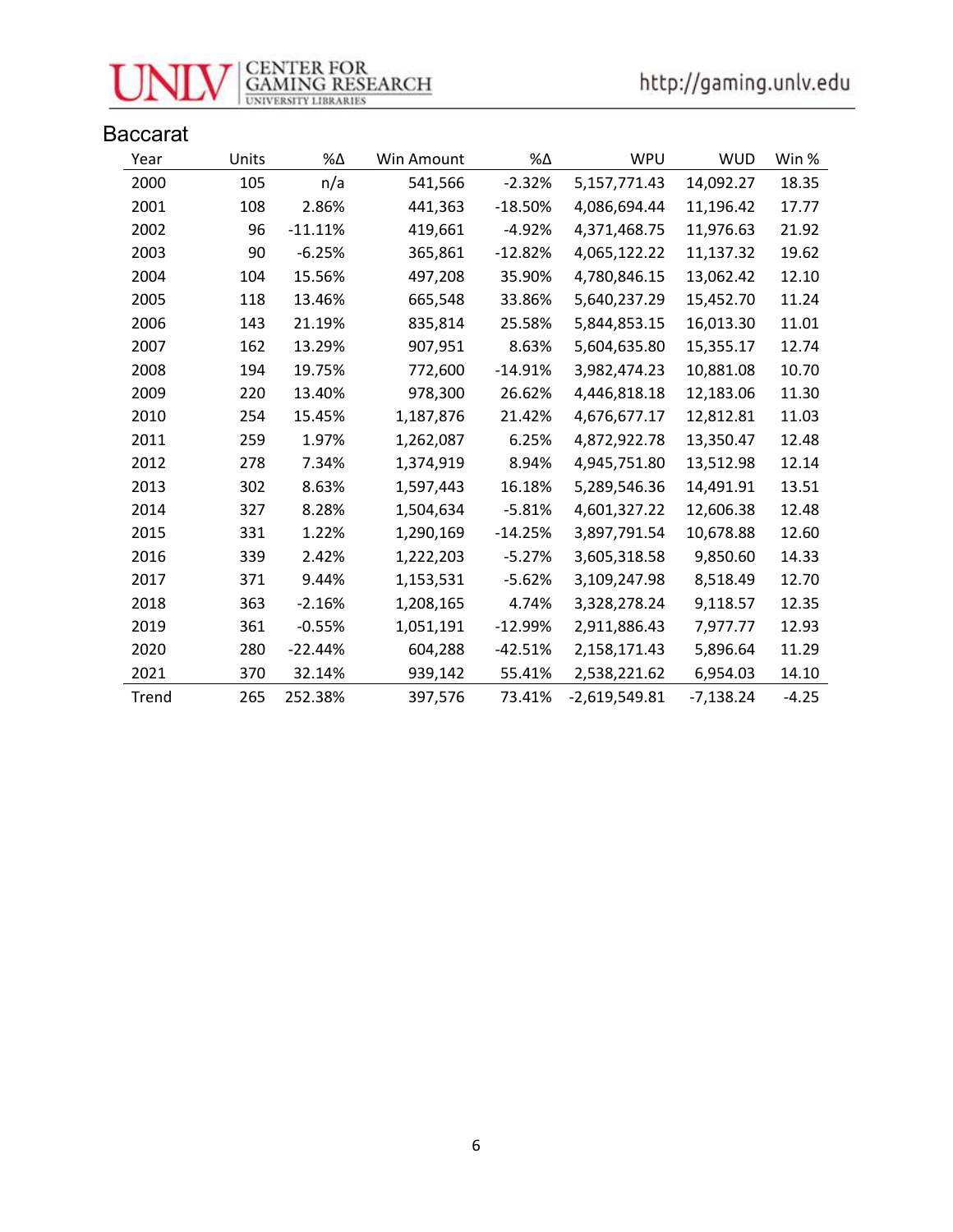

| Craps |        |               |            |           |              |            |       |
|-------|--------|---------------|------------|-----------|--------------|------------|-------|
| Year  | Units  | $\%$ $\Delta$ | Win Amount | % Δ       | WPU          | <b>WUD</b> | Win % |
| 2000  | 490    | n/a           | 491,660    | 8.00%     | 1,003,387.76 | 2,741.50   | 13.53 |
| 2001  | 480    | $-2.04%$      | 466,285    | $-5.16%$  | 971,427.08   | 2,661.44   | 14.11 |
| 2002  | 453    | $-5.63%$      | 428,375    | $-8.13%$  | 945,640.18   | 2,590.80   | 13.79 |
| 2003  | 440    | $-2.87%$      | 419,211    | $-2.14%$  | 952,752.27   | 2,610.28   | 13.62 |
| 2004  | 423    | $-3.86%$      | 439,787    | 4.91%     | 1,039,685.58 | 2,840.67   | 12.95 |
| 2005  | 421    | $-0.47%$      | 471,987    | 7.32%     | 1,121,109.26 | 3,071.53   | 13.17 |
| 2006  | 408    | $-3.09%$      | 463,419    | $-1.82%$  | 1,135,830.88 | 3,111.87   | 12.85 |
| 2007  | 402    | $-1.47%$      | 478,151    | 3.18%     | 1,189,430.35 | 3,258.71   | 13.56 |
| 2008  | 396    | $-1.49%$      | 448,148    | $-6.27%$  | 1,131,686.87 | 3,092.04   | 13.72 |
| 2009  | 394    | $-0.51%$      | 352,853    | $-21.26%$ | 895,565.99   | 2,453.61   | 11.55 |
| 2010  | 397    | 0.76%         | 385,493    | 9.25%     | 971,015.11   | 2,660.32   | 12.45 |
| 2011  | 397    | 0.00%         | 394,992    | 2.46%     | 994,942.07   | 2,725.87   | 12.44 |
| 2012  | 390    | $-1.76%$      | 385,209    | $-2.48%$  | 987,715.38   | 2,698.68   | 13.38 |
| 2013  | 386    | $-1.03%$      | 363,266    | $-5.70%$  | 941,103.63   | 2,578.37   | 13.55 |
| 2014  | 380    | $-1.55%$      | 368,485    | 1.44%     | 969,697.37   | 2,656.71   | 13.69 |
| 2015  | 373    | $-1.84%$      | 382,788    | 3.88%     | 1,026,241.29 | 2,811.62   | 13.94 |
| 2016  | 368    | $-1.34%$      | 384,069    | 0.33%     | 1,043,665.76 | 2,851.55   | 14.80 |
| 2017  | 360    | $-2.17%$      | 393,560    | 2.47%     | 1,093,222.22 | 2,995.13   | 15.30 |
| 2018  | 365    | 1.39%         | 386,466    | $-1.80%$  | 1,058,810.96 | 2,900.85   | 14.86 |
| 2019  | 360    | $-1.37%$      | 424,678    | 9.89%     | 1,179,661.11 | 3,231.95   | 16.03 |
| 2020  | 254    | $-29.44%$     | 264,115    | $-37.81%$ | 1,039,822.83 | 2,841.05   | 17.18 |
| 2021  | 318    | 25.20%        | 407,670    | 54.35%    | 1,281,981.13 | 3,512.28   | 15.37 |
| Trend | $-172$ | $-35.10%$     | $-83,990$  | $-17.08%$ | 278,593.37   | 770.78     | 1.84  |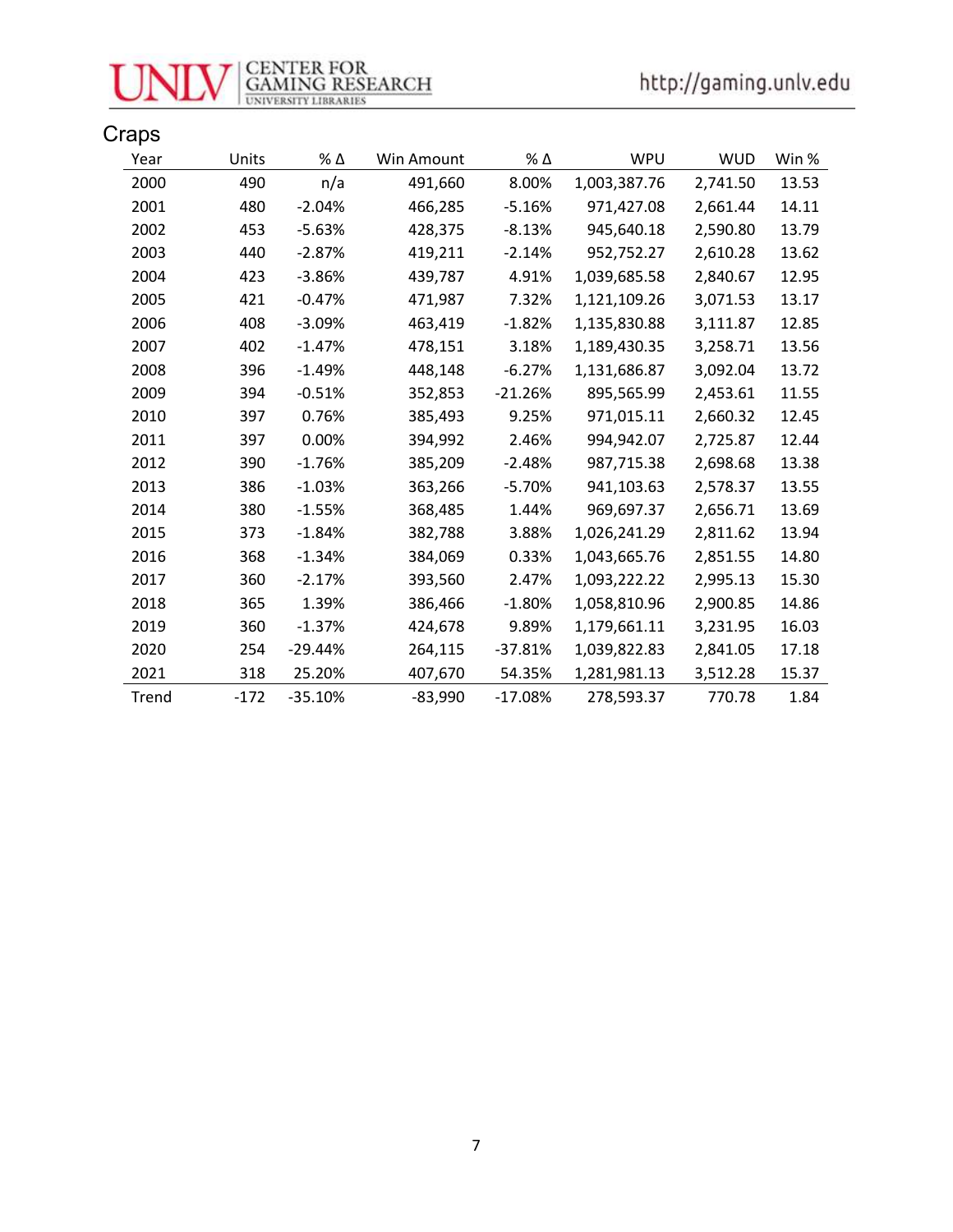

| Year  | Units | %Δ        | Win Amount | %Δ        | WPU          | <b>WUD</b> | Win% |
|-------|-------|-----------|------------|-----------|--------------|------------|------|
| 2000  | 165   | n/a       | 123,836    | 13.36     | 750,521.21   | 2,050.60   | 5.33 |
| 2001  | 162   | $-1.82%$  | 118,077    | $-4.65%$  | 728,870.37   | 1,996.91   | 5.78 |
| 2002  | 149   | $-8.02%$  | 110,383    | $-6.52%$  | 740,825.50   | 2,029.66   | 5.70 |
| 2003  | 150   | 0.67%     | 122,630    | 11.10%    | 817,533.33   | 2,239.82   | 6.58 |
| 2004  | 159   | 6.00%     | 112,504    | $-8.26%$  | 707,572.33   | 1,933.26   | 5.39 |
| 2005  | 164   | 3.14%     | 126,176    | 12.15%    | 769,365.85   | 2,107.85   | 5.59 |
| 2006  | 168   | 2.44%     | 191,538    | 51.80%    | 1,140,107.14 | 3,123.58   | 7.89 |
| 2007  | 169   | 0.60%     | 168,363    | $-12.10%$ | 996,230.77   | 2,729.40   | 6.49 |
| 2008  | 177   | 4.73%     | 136,441    | $-18.96%$ | 770,853.11   | 2,106.16   | 5.29 |
| 2009  | 185   | 4.52%     | 136,380    | $-0.04%$  | 737,189.19   | 2,019.70   | 5.31 |
| 2010  | 183   | $-1.08%$  | 151,096    | 10.79%    | 825,661.20   | 2,262.09   | 5.47 |
| 2011  | 183   | 0.00%     | 140,731    | $-6.86%$  | 769,021.86   | 2,106.91   | 4.89 |
| 2012  | 182   | $-0.55%$  | 170,062    | 20.84%    | 934,406.59   | 2,553.02   | 4.93 |
| 2013  | 180   | $-1.10%$  | 202,838    | 19.27%    | 1,126,877.78 | 3,087.34   | 5.60 |
| 2014  | 183   | 1.67%     | 227,045    | 11.93%    | 1,240,683.06 | 3,399.13   | 5.82 |
| 2015  | 197   | 7.65%     | 231,787    | 2.09%     | 1,176,583.76 | 3,223.52   | 5.47 |
| 2016  | 192   | $-2.54%$  | 219,174    | -5.44%    | 1,141,531.25 | 3,118.94   | 4.86 |
| 2017  | 192   | 0.00%     | 248,777    | 13.51%    | 1,295,713.54 | 3,549.90   | 5.11 |
| 2018  | 190   | $-1.04%$  | 301,048    | 21.01%    | 1,584,463.16 | 4,340.99   | 6.01 |
| 2019  | 191   | 0.53%     | 329,137    | 9.33%     | 1,723,230.37 | 4,721.18   | 6.19 |
| 2020  | 148   | $-22.51%$ | 262,797    | $-20.16%$ | 1,775,655.41 | 4,851.52   | 6.05 |
| 2021  | 176   | 18.92%    | 445,133    | 69.38%    | 2,529,164.77 | 6,929.22   | 5.46 |
| Trend | 11    | 6.67%     | 321,297    | 259.45%   | 1,778,643.56 | 4,878.62   | 0.13 |